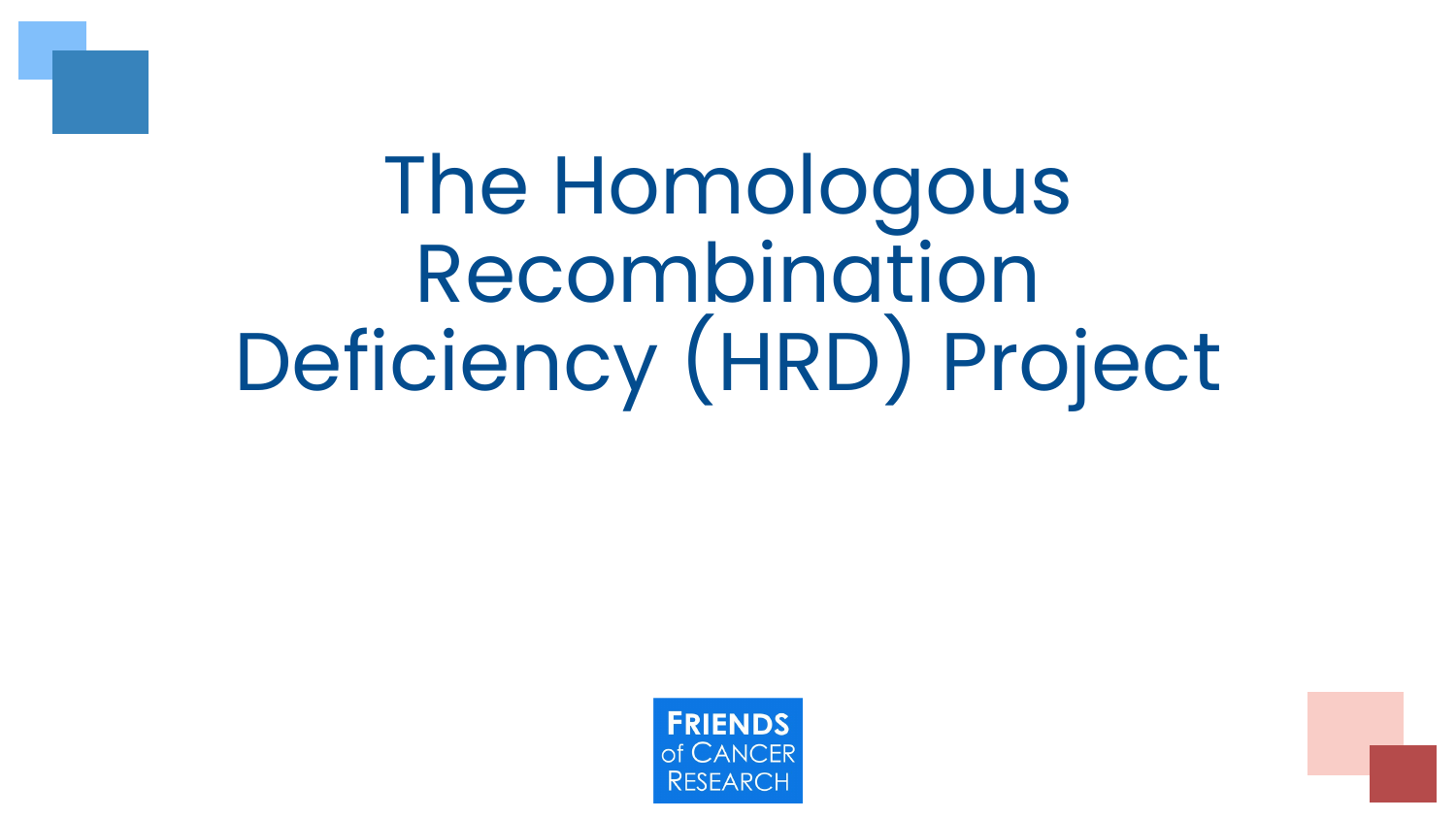### HRD Harmonization Project

#### **BRCA is involved in Homologous Recombination Repair (HRR)**



**FRIENDS** of CANCER **RESEARCH** 

There are other proteins besides BRCA involved in the HRR pathway that if altered cancer, may benefit from treatment with PARPi.

Identifying patients whose tumors foster these alterations, also called Homologous Repair Deficiency (HRD), will lead to improved response.

**Currently, assays measure HRD differently.**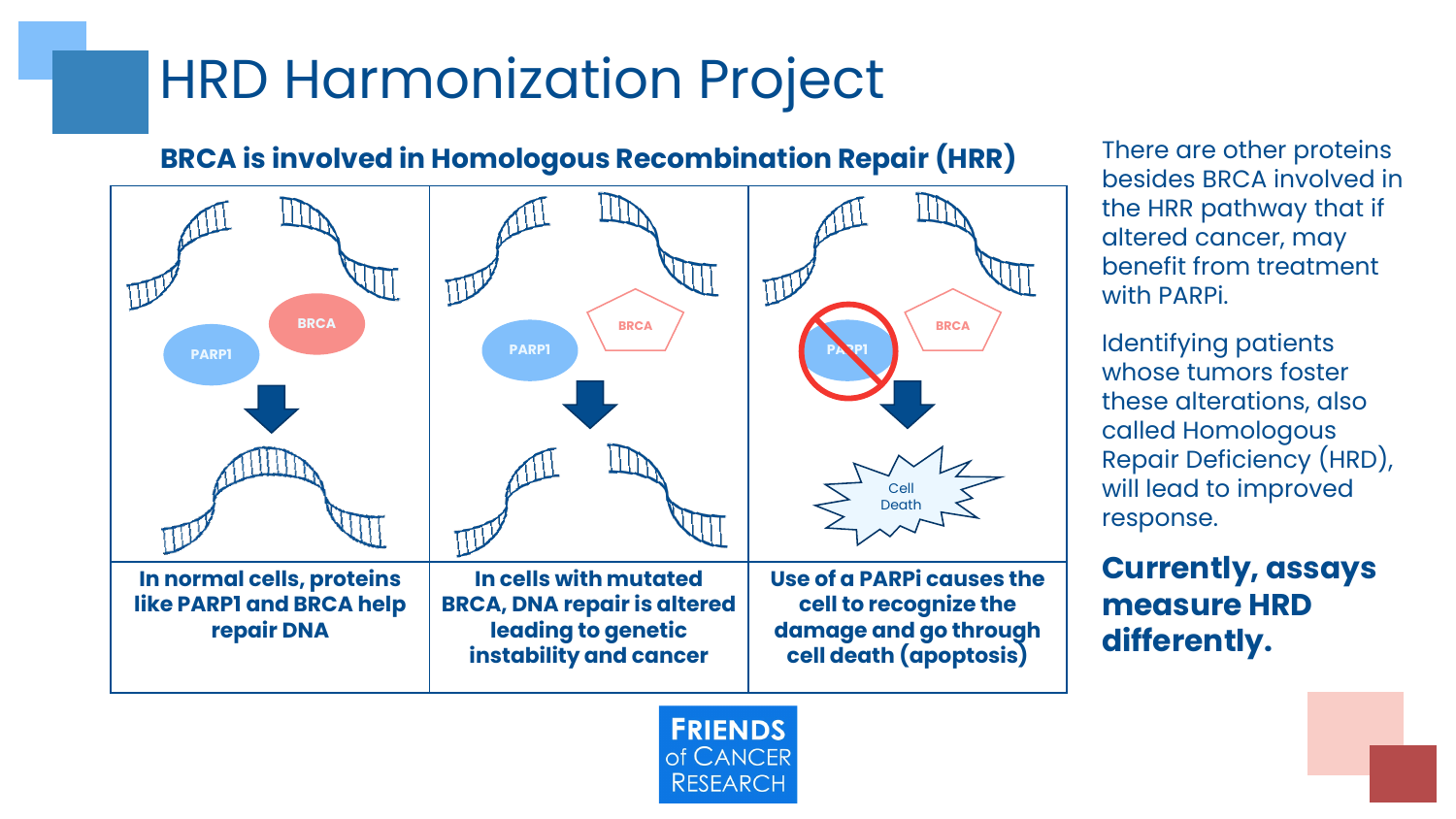### HRD Harmonization Project

| <b>The Definition</b>                                                                                                                                                                      | <b>The Problem</b>                                                                                                                                                                                                          | <b>The Solution</b>                                                                                                                                                                                                                         |
|--------------------------------------------------------------------------------------------------------------------------------------------------------------------------------------------|-----------------------------------------------------------------------------------------------------------------------------------------------------------------------------------------------------------------------------|---------------------------------------------------------------------------------------------------------------------------------------------------------------------------------------------------------------------------------------------|
| <b>Homologous recombination</b><br>deficiency (HRD) is a complex<br>biomarker that helps identify<br>whether patients may respond to<br>certain treatments.                                | <b>Currently, there is no</b><br>standardized way to define,<br>measure, and report HRD.                                                                                                                                    | A unique research partnership to<br>develop alignment strategies<br>among different methods for<br>measuring HRD and aligning<br>around its use as a biomarker in<br>clinical care.                                                         |
| This type of biomarker has promise in<br>identifying patients with certain<br>cancers who are more likely to benefit<br>from PARP inhibitors and additional DNA<br>repair targeting drugs. | A few NGS-based HRD assays are<br>currently available, and these use<br>different approaches to measure HRD.<br>But there is no agreement on what<br>parameters contribute to the<br>determination of a sample's HR status. | Friends has assembled a consortium of<br>project partners from key healthcare<br>sectors to address concerns about the<br>lack of consistency in determining HRD<br>status, its prognostic value, and its use<br>as a predictive biomarker. |

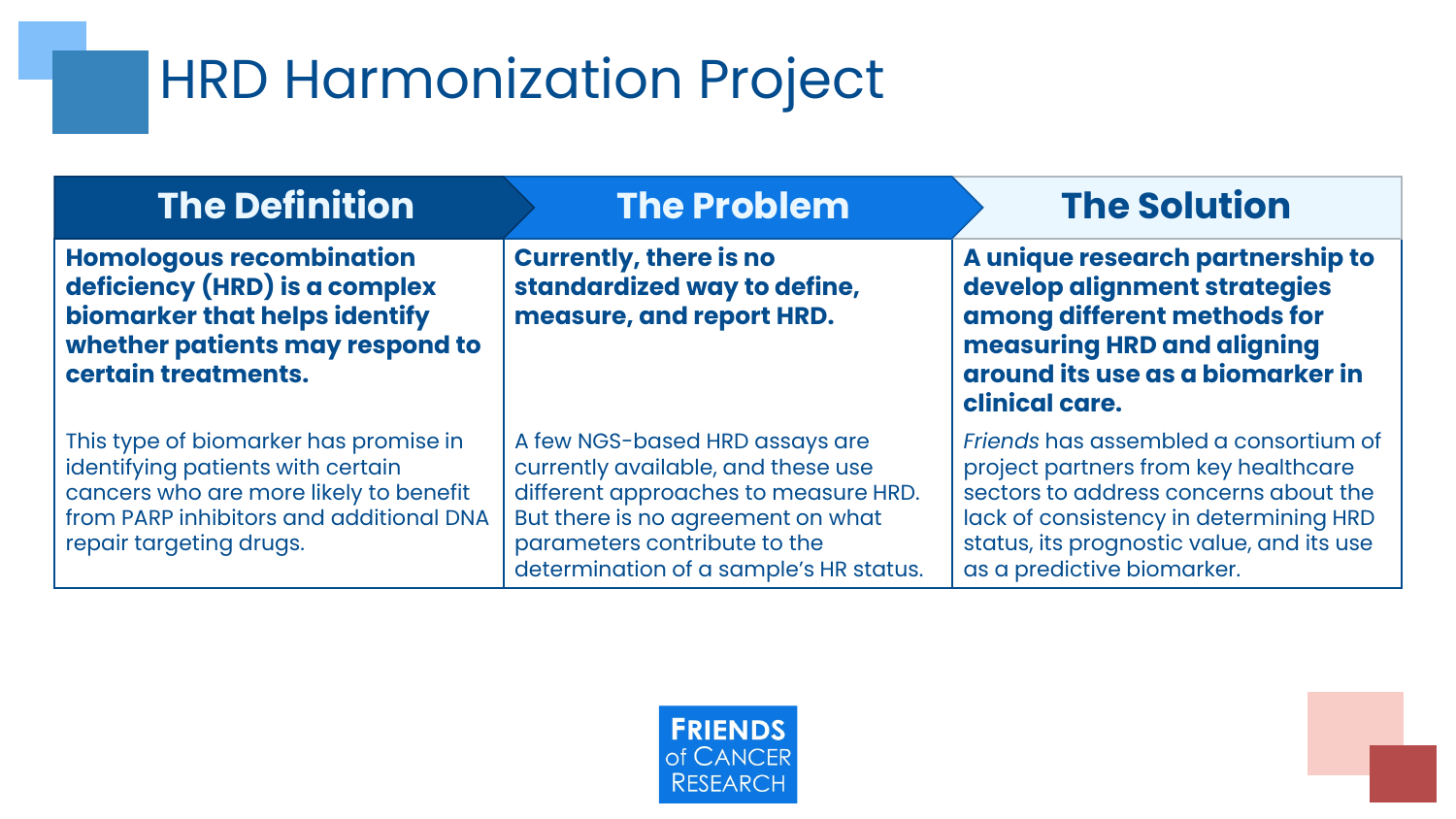## HRD Harmonization Project

**Overall Goal:** To harmonize the way HRD is defined, measured, and reported to better identify and care for patients who are most likely to benefit from targeted therapies.

| <b>Workflow</b>   | <b>Phase 1</b><br><b>Discovery and Definition</b>                                                                                                                         | <b>Phase 2</b><br><b>Assay Alignment</b>                                                                                                                                            | <b>Phase 3</b><br><b>Clinical Contextualization</b>                                                                                                                                       |
|-------------------|---------------------------------------------------------------------------------------------------------------------------------------------------------------------------|-------------------------------------------------------------------------------------------------------------------------------------------------------------------------------------|-------------------------------------------------------------------------------------------------------------------------------------------------------------------------------------------|
| <b>Objectives</b> | • To refine the way HRD is<br>utilized<br>• To better understand how HRD<br>calls are determined<br>• To propose common<br>language around the use of<br><b>HRD</b>       | • To understand the level of<br>variability across HRD assays<br>• To identify opportunities for<br>harmonization<br>• To propose best practices for<br>HRD assay alignment and use | • To explore how disease<br>context impacts association<br>between HRD and clinical<br>outcome<br>• To identify approaches for the<br>development of clinical<br>evidence to evaluate HRD |
| <b>Approach</b>   | Developed a landscape analysis<br>of HRD aimed to identify how<br>HRD is used, define how HRD<br>calls are made, and propose<br>common language around the<br>use of HRD. | Working through an analysis<br>plan including multiple<br>diagnostics companies to<br>identify variability in HRD assays<br>and opportunities for<br>harmonization.                 | Report findings from Phase 2 for<br>clinicians and patients, and<br>develop an analysis plan to<br>evaluate impacts of HRD testing<br>on clinical efficacy.                               |

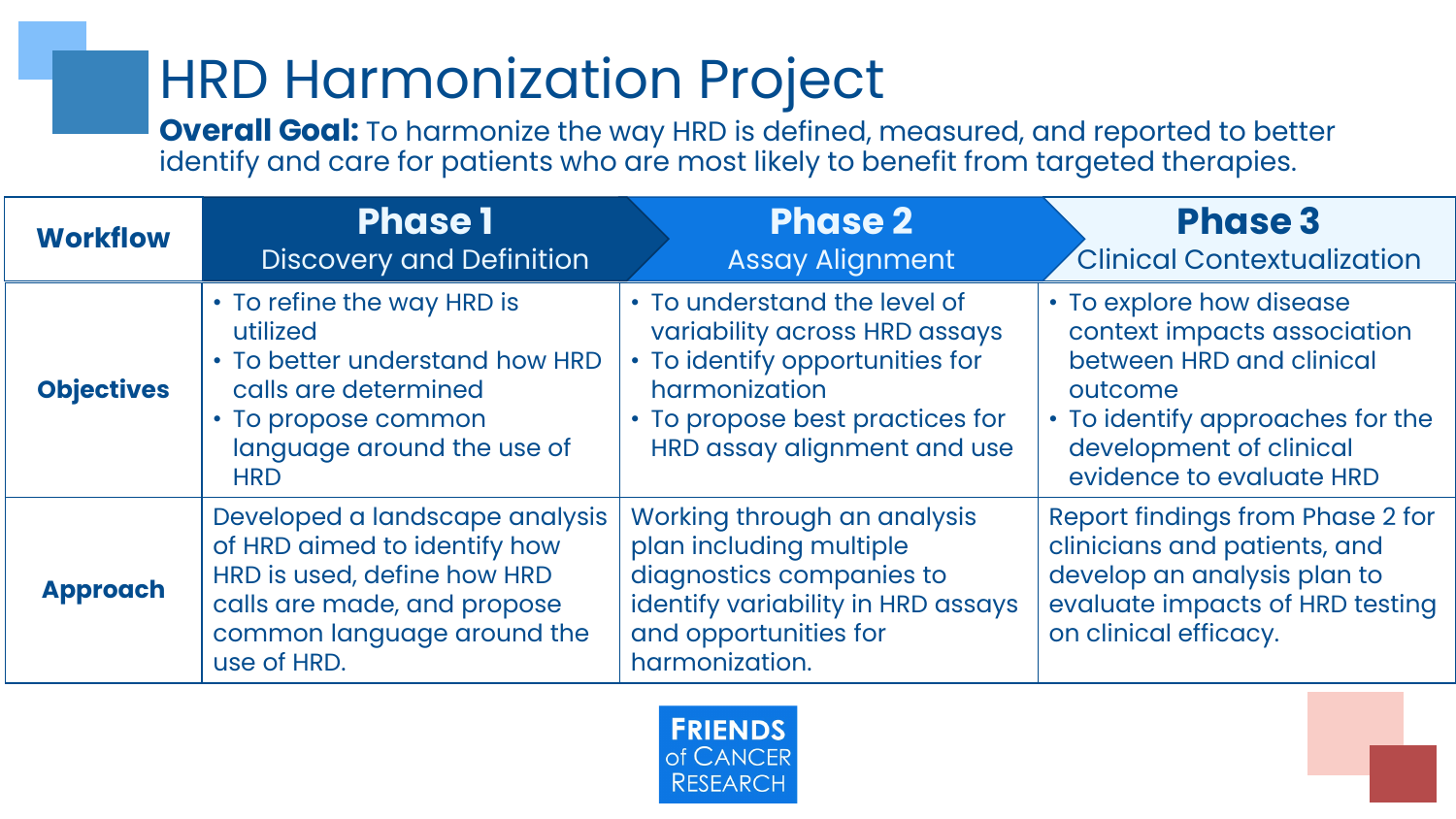## Project Approach

### **HRD Harmonization Project**

*Do HRD assays report different HR statuses? If so, why might this variation exist?*

• Describe the variation in HRD assays, then explore potential sources of variation

### **TCGA- In Silico Analysis**

- 348 ovarian cancer files
- DNA Nexus deidentified files and shared with diagnostics developers
- Developers ran their HRD assays on in silico files
- NCI stats team compared assays

### **Patient Sample Analysis**

- ~125 freshly sectioned ovarian cancer samples
- Fredrick National Laboratory will extract and distribute DNA/RNA
- Developers will run their HRD assays on samples
- NCI stats team will compare assays

#### **We lack a "gold standard" for HRD – focus on observed variability in assays**